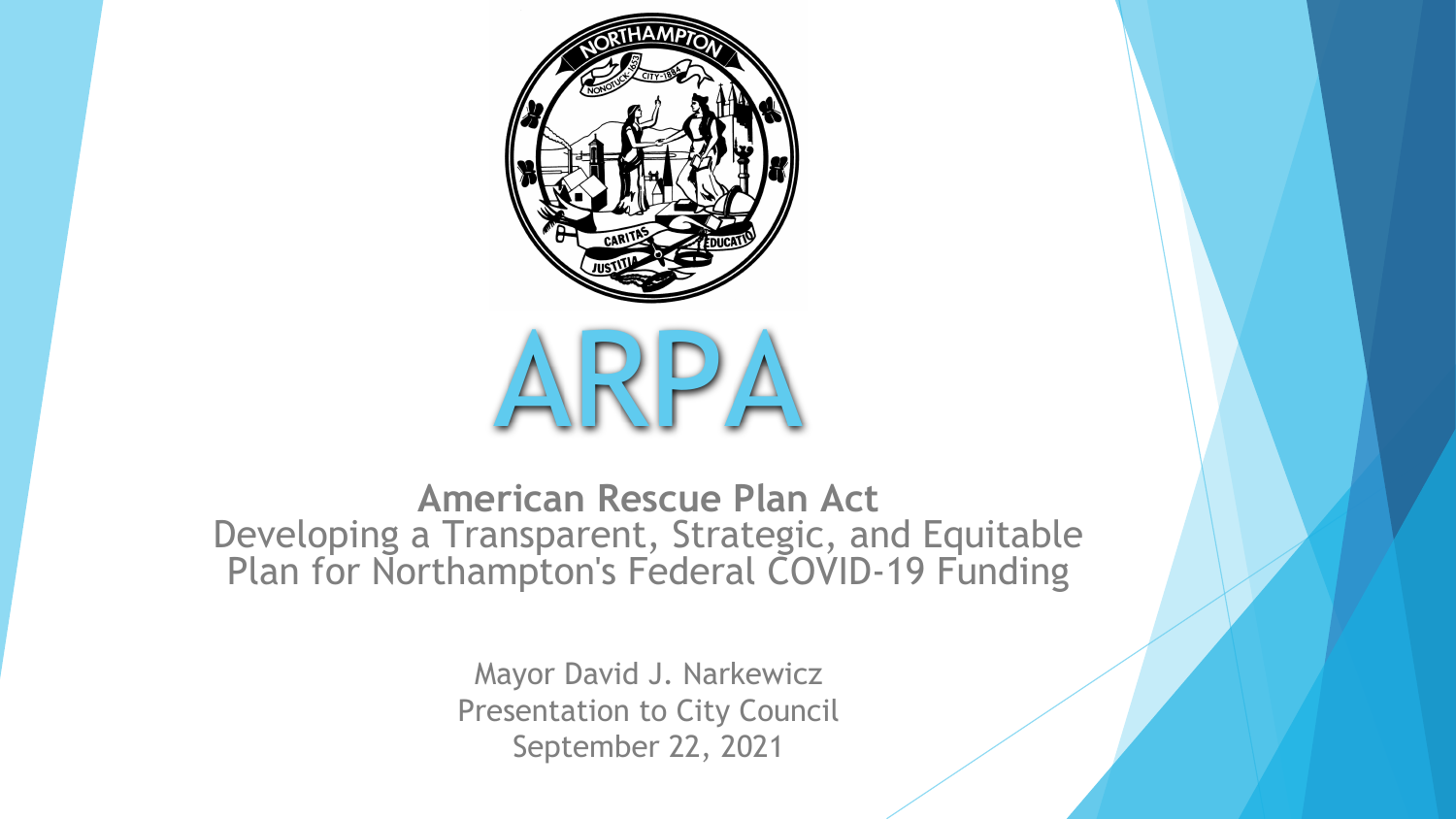

# Key Presentation Topics

- $\blacktriangleright$  What is ARPA?
- How much funding will Northampton receive?
- ► What are Northampton's options for spending the money?
- How can Northampton develop a transparent, strategic, and equitable ARPA funding plan?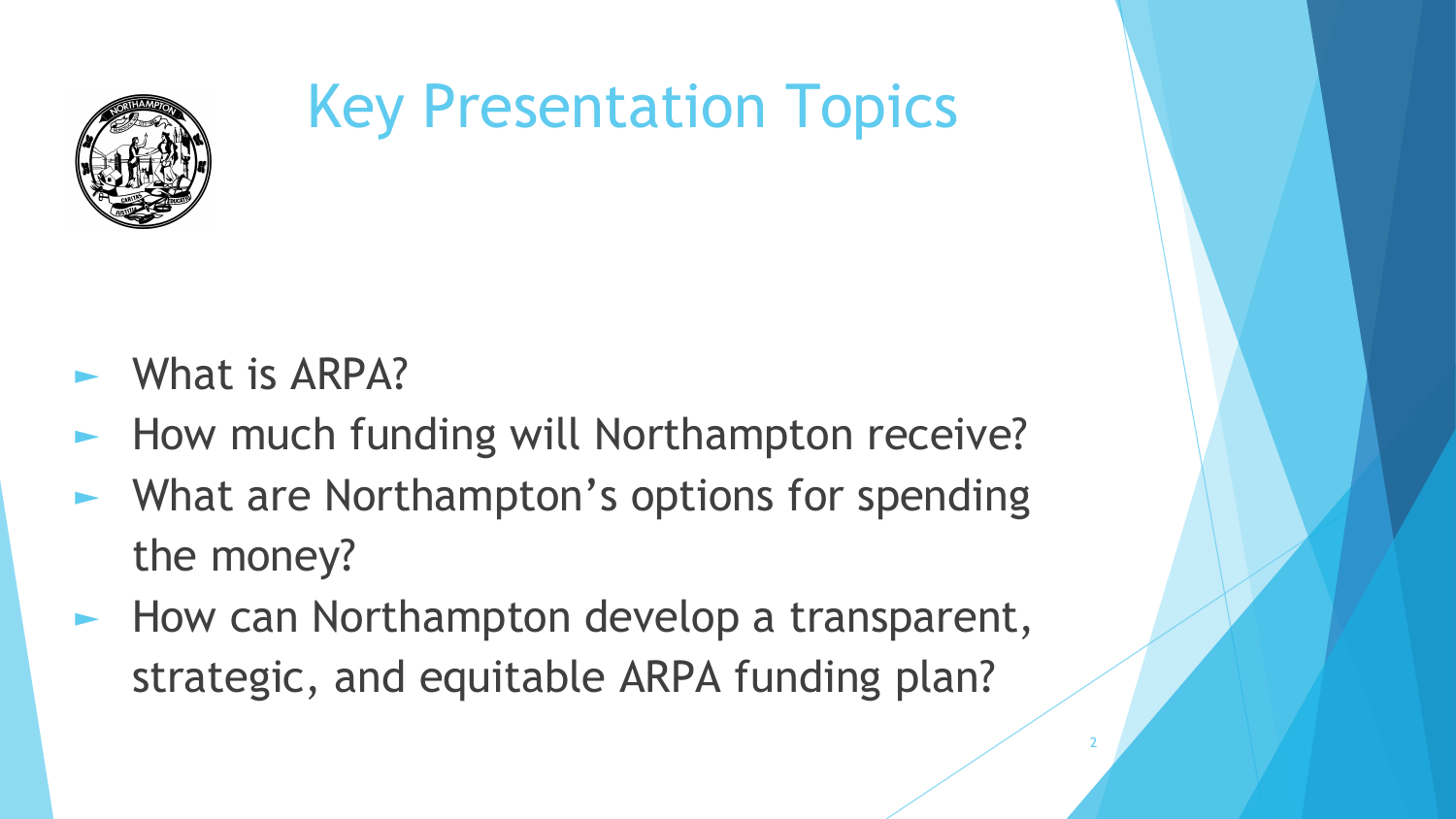



- Earlier this year Congress passed the American Rescue Plan Act (ARPA), a far-reaching COVID recovery measure proposed by the Biden-Harris administration. Biden signed ARPA into law on March 11, 2021
- ► This \$1.9 trillion measure provides direct financial relief to Americans, assistance to businesses, and aid to states, counties, and municipalities.
- The City of Northampton will receive **approximately \$22 million** in these relief funds over the course of the next two years. All of the funding must be committed by December 31, 2024 and fully expended by December 31, 2026.
- Funds will be distributed in two installments. We received our first payment in June. The second payment will be distributed 12 months from the first award date.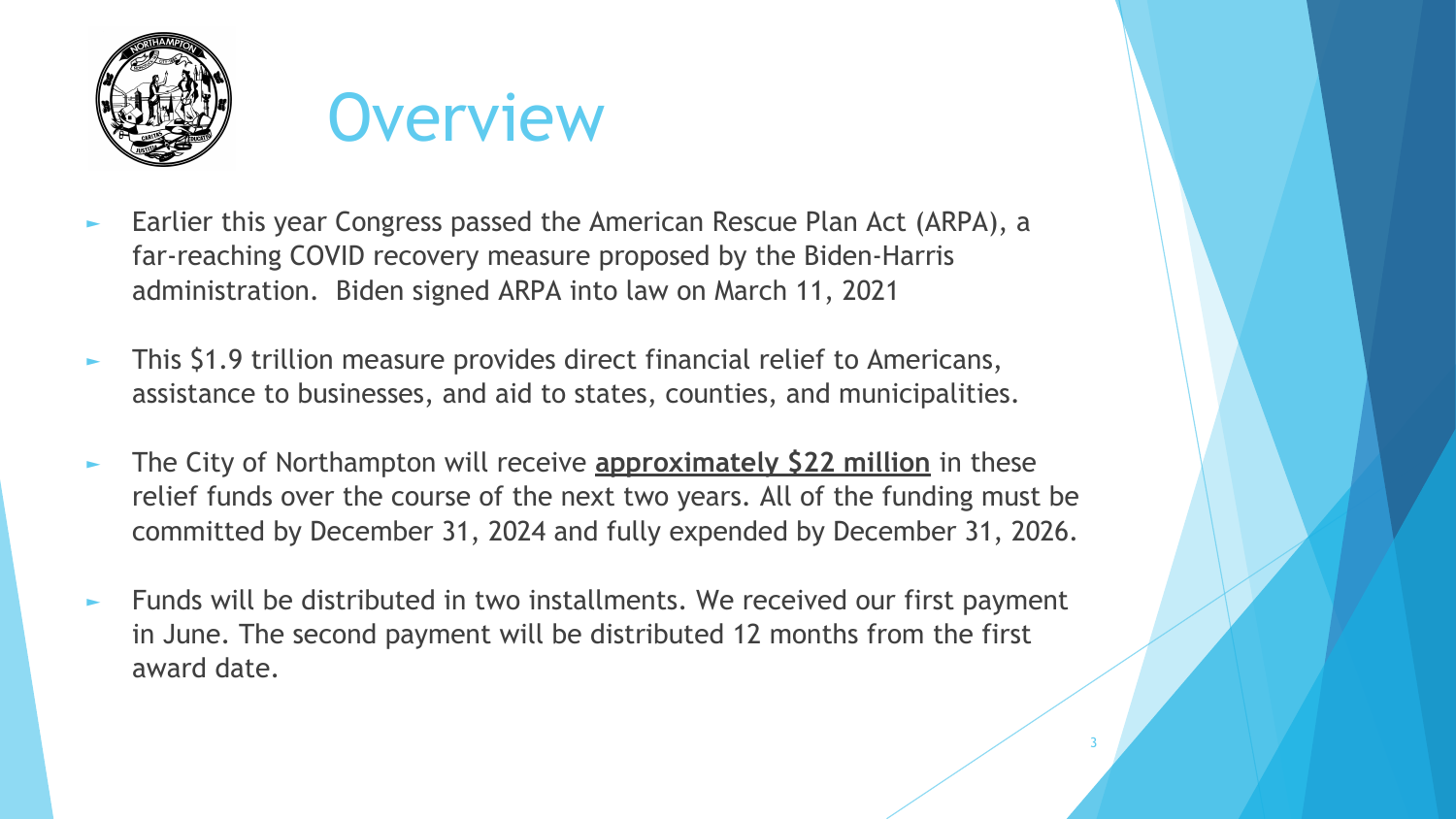

### How much ARPA funding will Northampton receive?

- In total, Northampton will receive \$21,747,984.00 in ARPA funds.
	- ► \$8 million directly from the federal government in June 2021
	- ► \$8 million directly from the federal government in June 2022
	- ► \$5.7 million from our county allocation in two payments in 2021 and 2022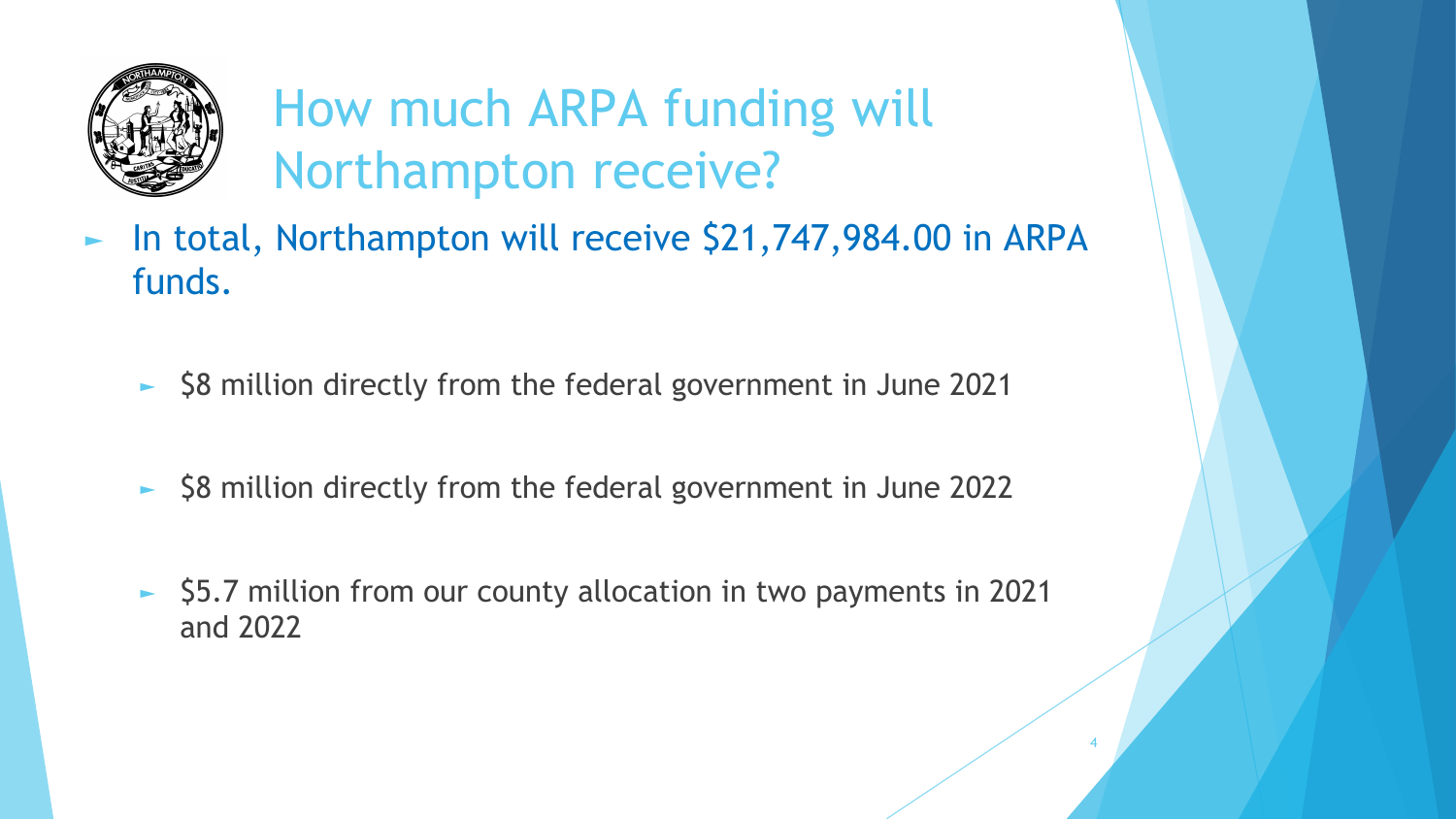

## How can Northampton Spend the Money?

### There are four acceptable categories of use:

Category 1: Respond to the public health emergency or its negative economic impacts, including assistance to households, small businesses, and nonprofits, or aid to impacted industries such as tourism, travel, and hospitality

**Category 2:** Pay workers providing essential work during the COVID-19 public health emergency

Category 3: Provide government services to the extent of the reduction in revenue to the City due to the COVID-19 public health emergency in the most recent full fiscal year

5

**Category 4:** Make necessary investments in water, sewer, or broadband infrastructure.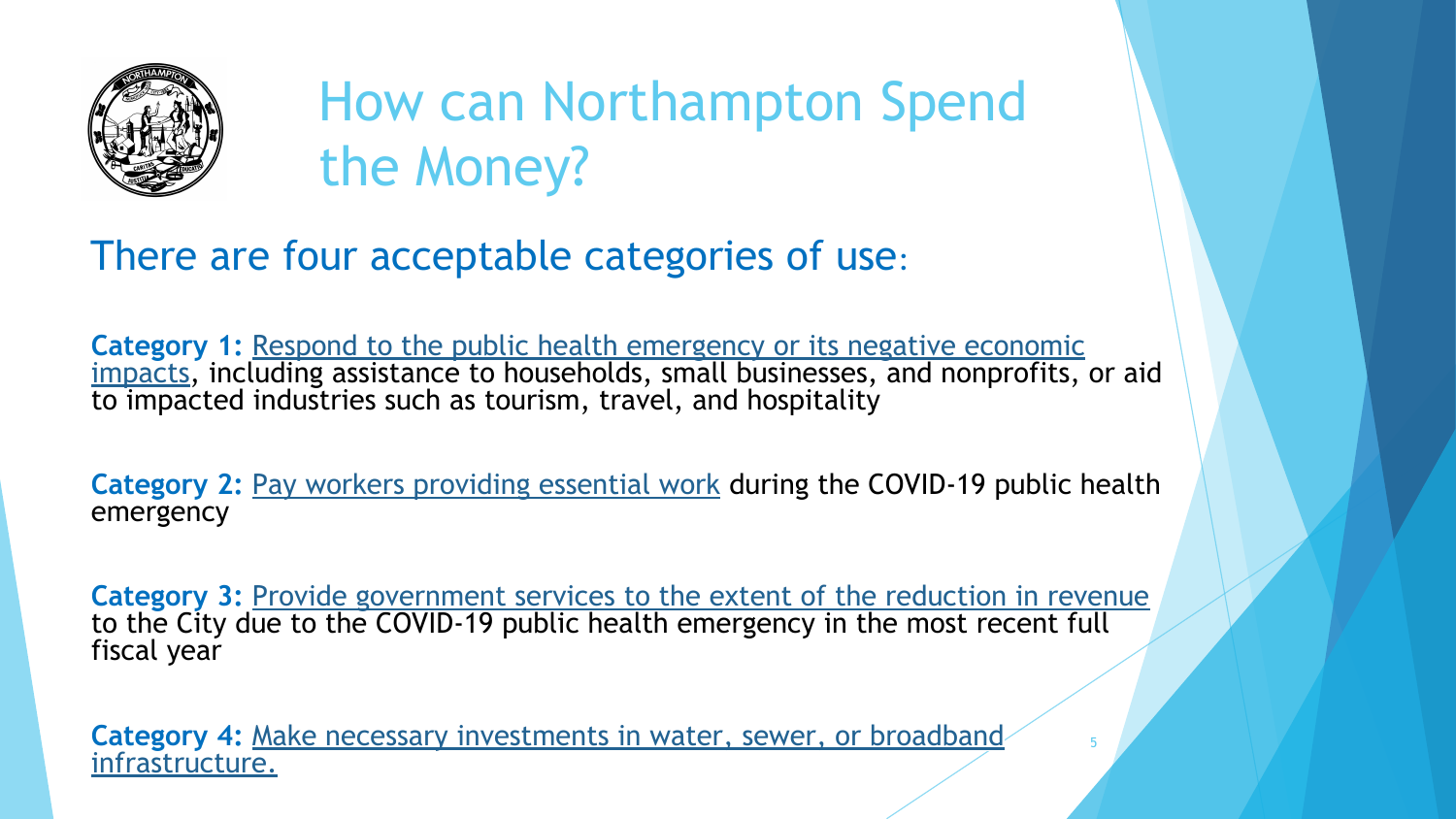

Category 1: Public Health Emergency and Negative Economic Impact Examples

#### **Responding to the Health Crisis**

- Direct COVID-related costs (testing, contact tracing, vaccination, etc.)
- Public health and safety staff
- Expenses to improve efficacy of public health programs including outreach

#### **Assistance to households**

- Assistance to unemployed workers, including job training
- Food Assistance programs
- ► Housing programs
- Utilities, rent, or mortgage assistance
- Counseling and legal aid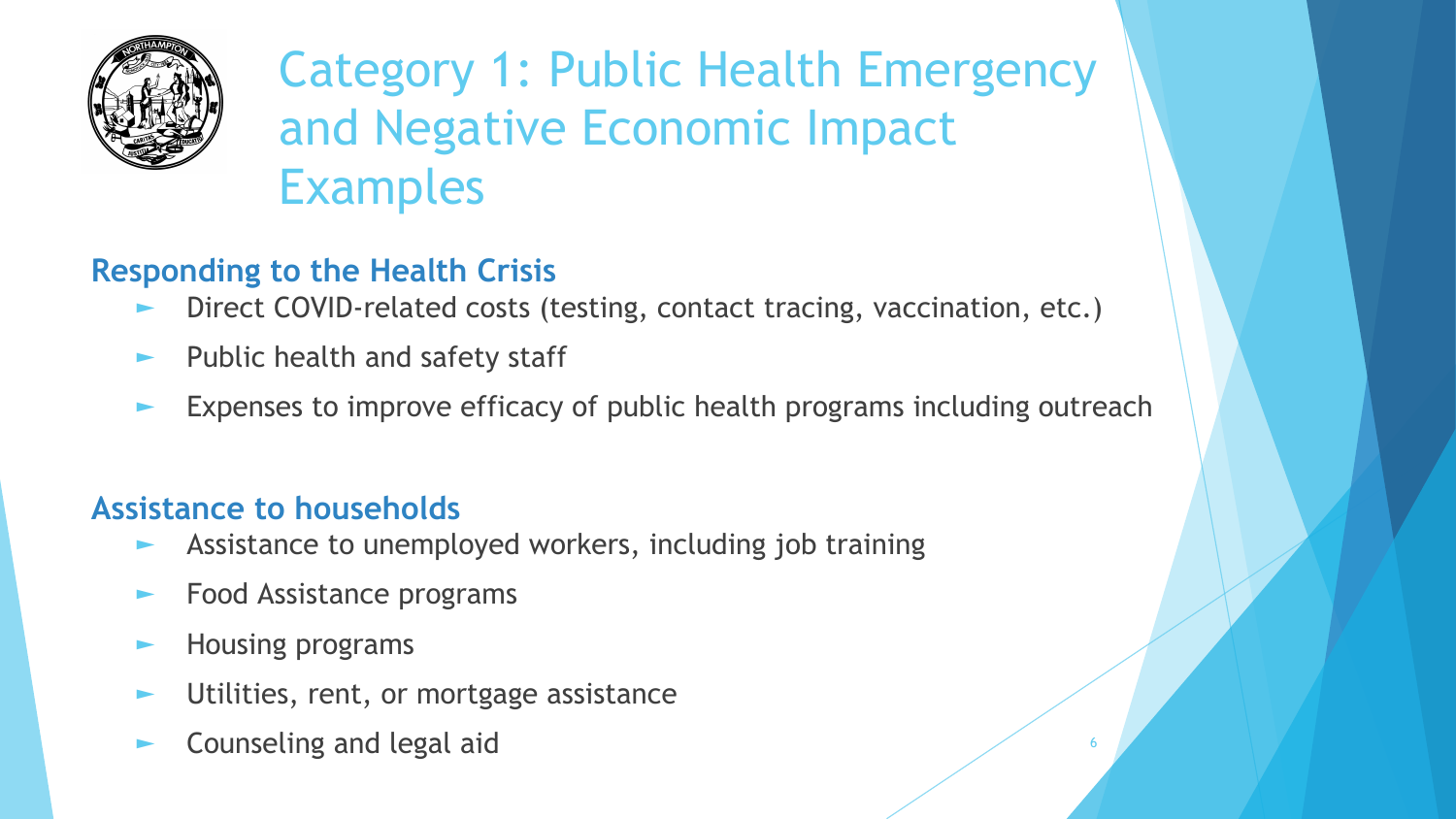

### Category 1: Public Health Emergency and Negative Economic Impact Examples (Continued)

#### **Small business and Nonprofit assistance**

- Aid to impacted industries including hospitality and tourism industries.
- Utility, rent, or mortgage assistance
- Financial hardship mitigation in the form of loans or grants
- Technical assistance & consultation for business planning

#### **Aid to disproportionately impacted populations\***

- Facilitate access to health and social services
- Address housing insecurity, lack of affordable housing, or homelessness

7

Mitigate the impacts of COVID on childhood health or welfare

\*Defined as populations where individuals earn less than 60% of the median income OR 25% or more of the population falls under the poverty line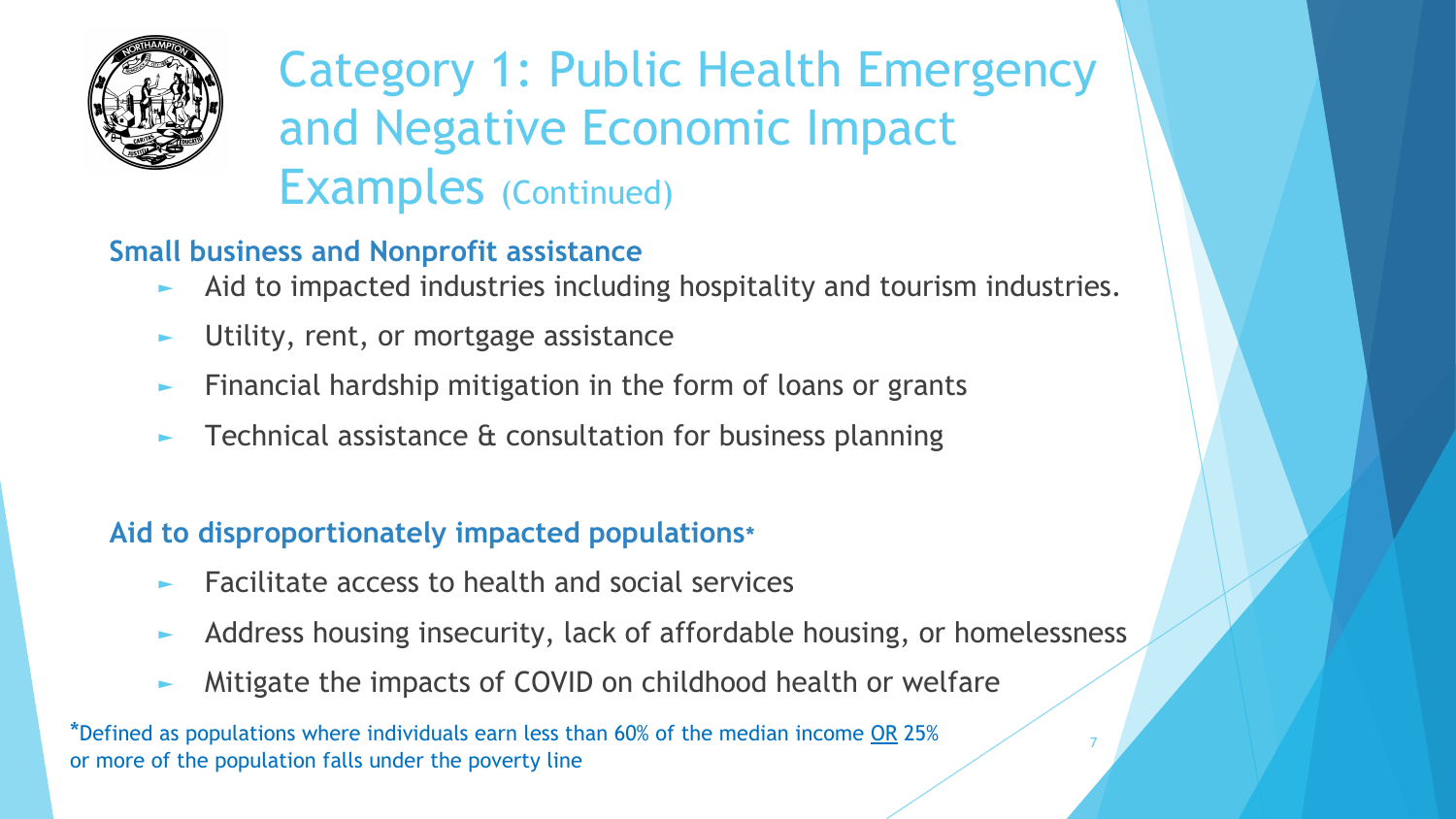

## Category 2: Premium Pay Examples

- ► Essential work defined as work involving regular in-person interactions or regular physical handling of items that were also handled by others
- ► Must prioritize lower income eligible workers
- ► Potential Eligible Workers:
	- Staff at nursing homes, hospitals, and home care settings
	- Workers at farms, food production facilities, grocery stores, and restaurants
	- ► Janitors and sanitation workers
	- Truck drivers, transit staff, warehouse workers
	- Public Health and Public Safety staff
	- ► Childcare workers
	- ► Social service staff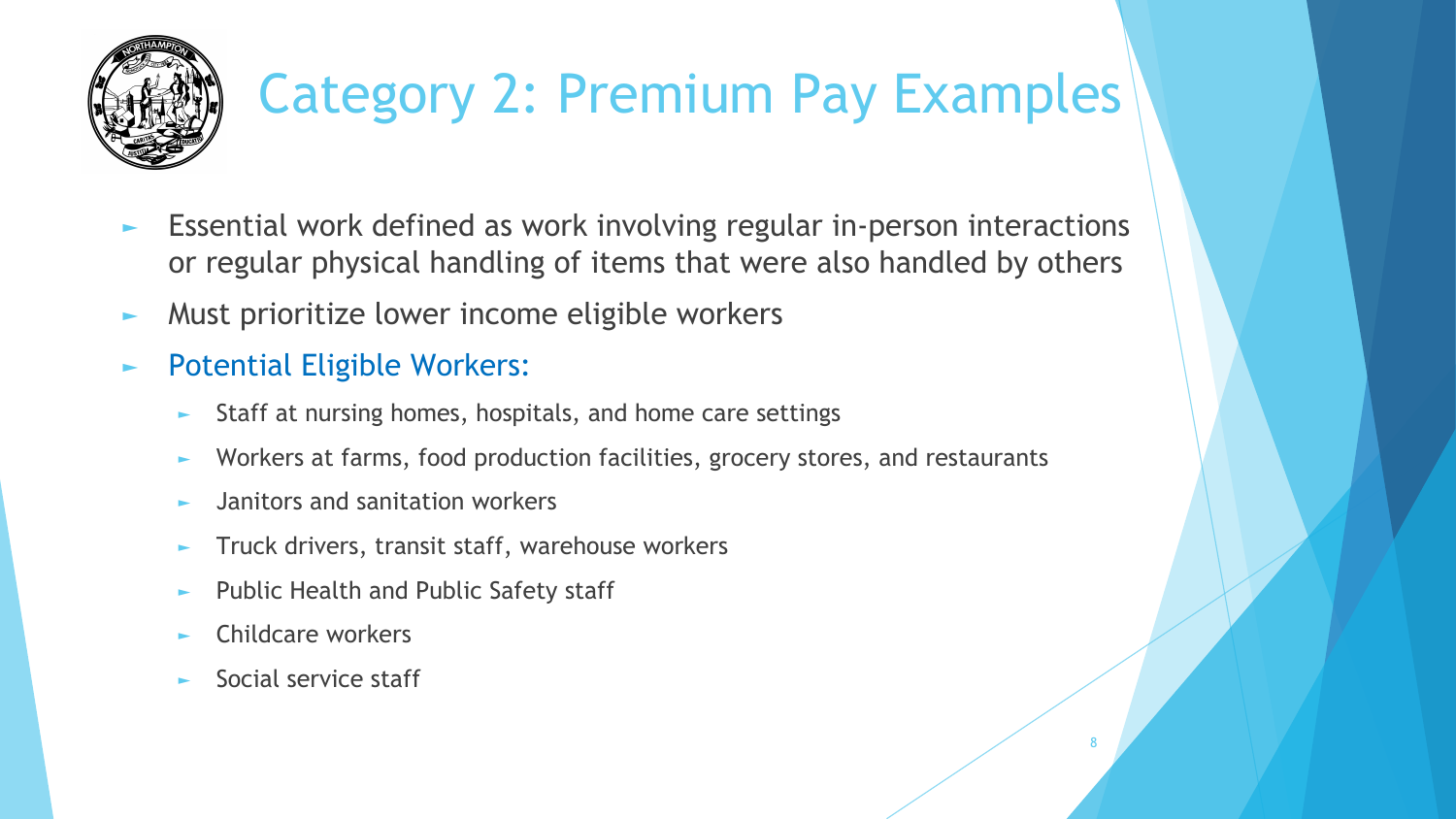

## Category 3: Provision of Government Services Examples

- ► Municipalities may use payments for the provision of government services to the extent of the reduction in revenue experienced due to the COVID-19 public health emergency
- ► Calculation is based on revenue from before the COVID-19 health emergency and adjusted for expected growth if the pandemic had never occurred
- ► Replacing lost revenue removes the 'four categories' requirements for spending considerations
- The City of Northampton is able to recapture \$6.2 million in lost revenue (e.g. parking, hotel/motel, meals, etc.) according to the formula approved by the Treasury Department and the Massachusetts Department of Revenue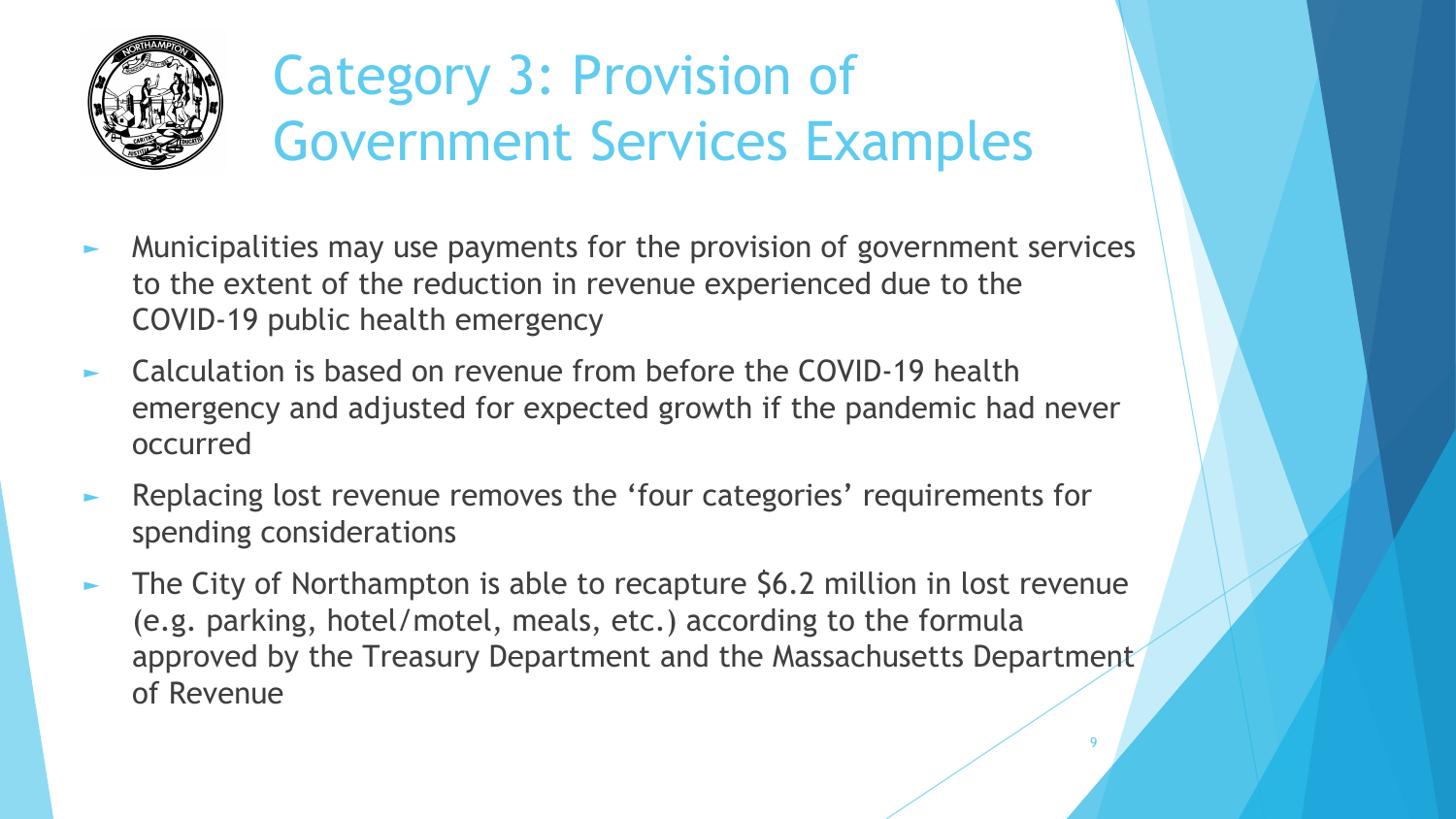

### Category 4: Water, Sewer, and Broadband Infrastructure Examples

- Eligible water and sewer projects are aligned with the EPA Clean Water State Revolving Fund or the Drinking Water State Revolving Fund eligibility guidelines
- Stormwater projects also meet eligibility criteria
- Broadband projects must provide minimum upload and download speeds of 100 Mbps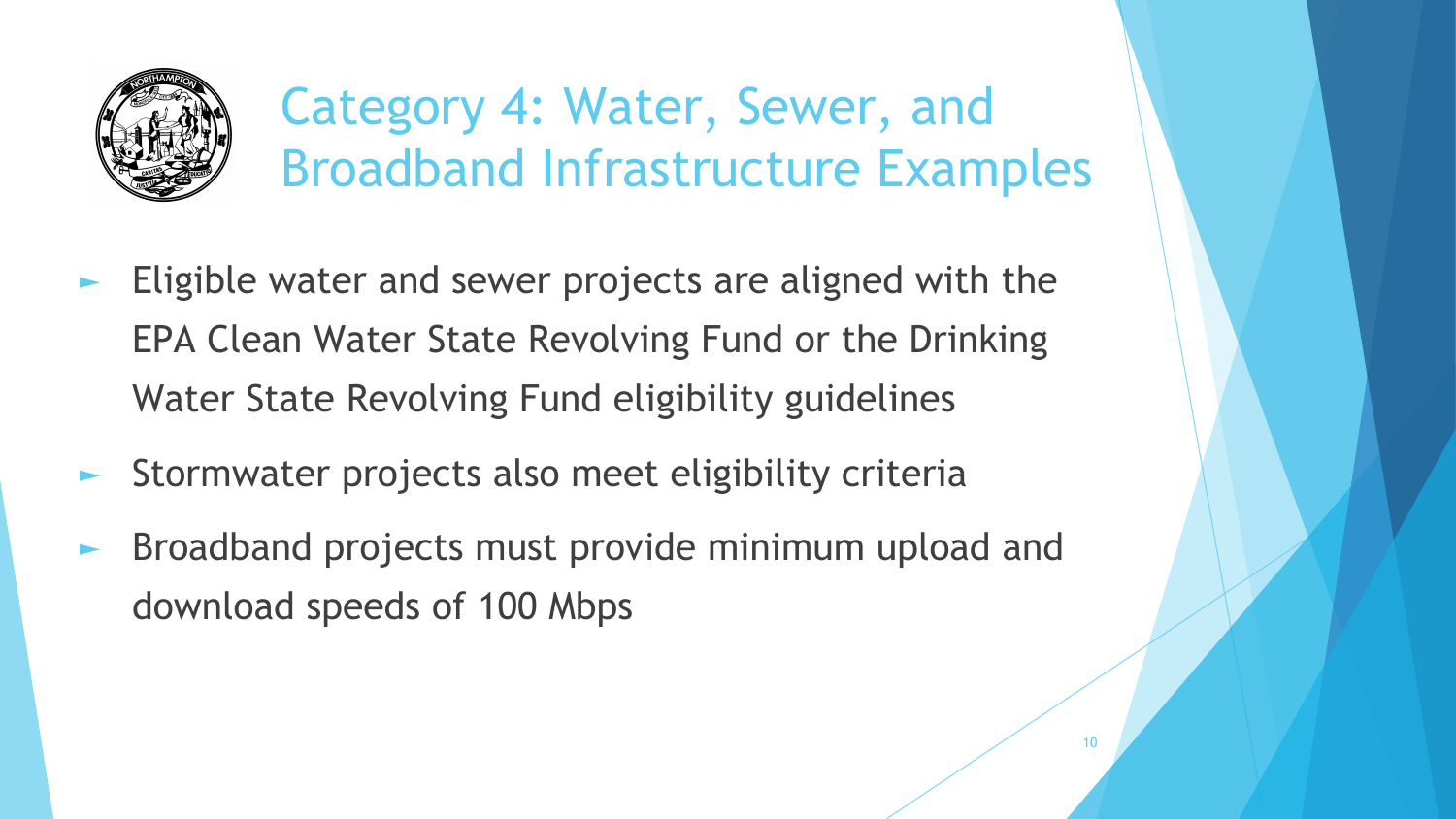

## Goals for Distributing ARPA Funds

- Seek extensive input and feedback from the community to help structure the city's use of ARPA funding
- Design a transparent, accessible, and equitable project selection process for allocating funds
- Prioritize projects, people, businesses, and organizations with a focus on those most impacted by COVID-19

- Leverage other state and federal resources to maximize Northampton's ARPA funding
- Cover the city's costs to administer ARPA funds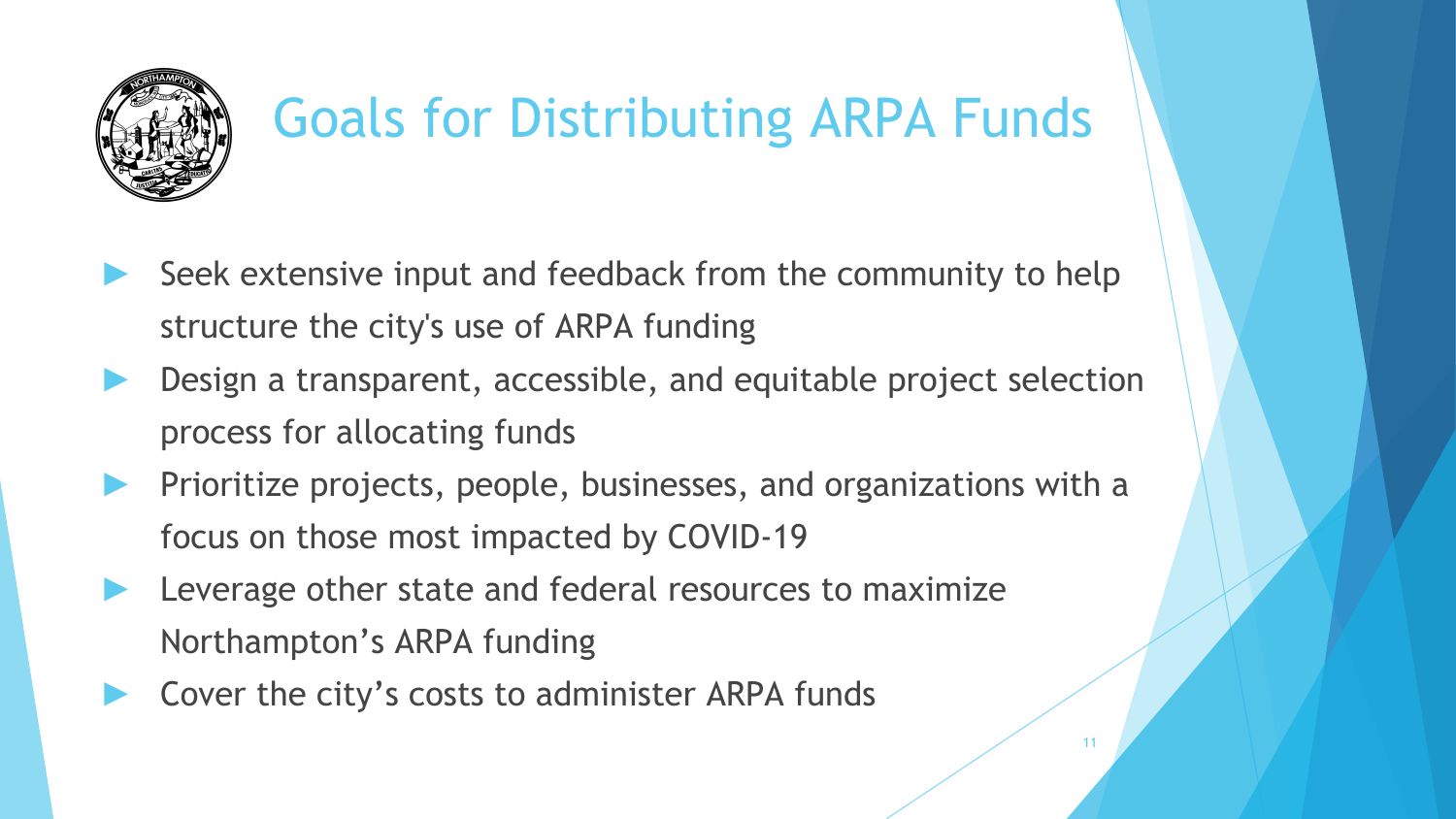

### ARPA Best Practices

**The Government Finance Officers Association (GFOA) has provided guiding principles for the use of ARPA funds. The guiding principles listed below are in line with the U.S. Treasury's guidance:**

- ARPA funds are non-recurring; use should be applied primarily to non-recurring expenditures.
- $\blacktriangleright$  Replenishing revenue declines during the pandemic should be given high priority to rebuild financial flexibility and to restore fiscal resiliency.
- Use other dedicated grants and programs first whenever possible and save ARPA funds for priorities not eligible for other federal and state assistance programs.
- ► Avoid creation of new programs or add-ons to existing programs that require an ongoing financial commitment without appropriate budget planning and long-term funding analysis.
- ► Use of ARPA funds to cover operating deficits caused by COVID-19 should be considered temporary and additional budget restraint may be necessary to achieve/maintain structural balance in future budgets.